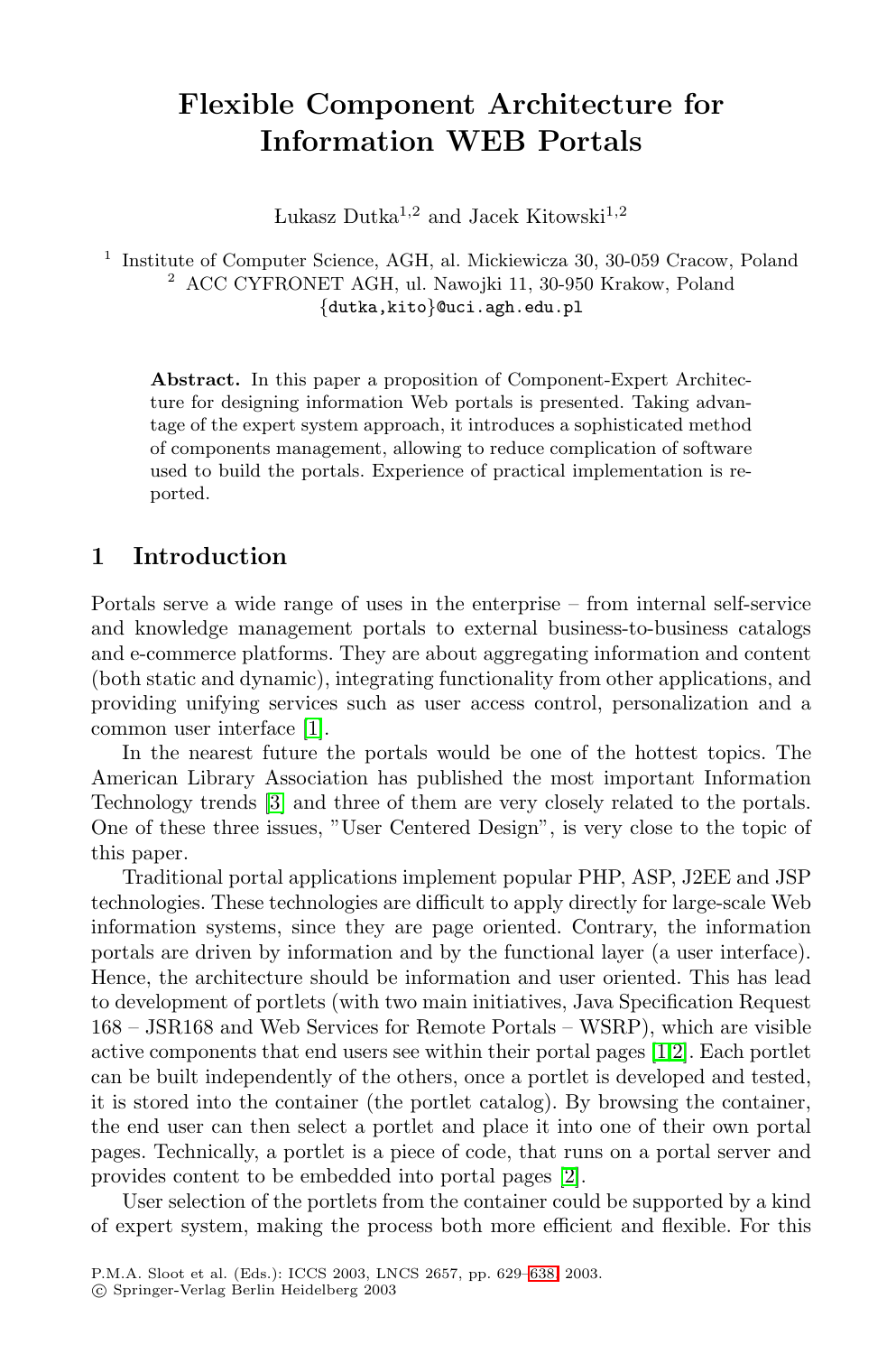purpose the Component-Expert Architecture (CEA) [\[4,5\]](#page-8-0) is proposed, which is based on the popular component approach and makes use of a rule-based expert system (e.g. [\[6,7,8\]](#page-9-0)) for portlets selection.

The component programming model, in which the components are versionable, programmable and fast making the software easier to write and reuse, provides wide choice in services, tools, languages and applications [\[9,10,11,12\]](#page-9-0). Many models and component architectures have been developed, see for example [\[13,14,15,16,17,18,19\]](#page-9-0).The proposed automatic selection of components makes the model more efficient.

The paper describes the Component-Expert Architecture and its application for designing Web portals with an example of practical implementation.

## **2 Basics of Component-Expert Architecture**

A general view of the architecture is shown in Fig.[1.](#page-2-0)In CEA the portal is represented by a set of simple components, which are managed and selected (from a given collection) by the expert system.The components serve as portlets, although neither JSR168 nor WSRP standards are maintained. During the selection, the expert system takes into account many factors, as a kind of reader facilities, reader preferences, features of the presented information, etc.The programmers do not manage components, they just specify in detail the purpose of the components and register them in the container.Both, the components (which are intended to present the information) and the user interface, are easily connected with the information [\[4,5\]](#page-8-0).

A CEA component (see Fig.[1\)](#page-2-0) consists of the header and the component code.

The header is defined by a component type and by an attributes list (Fig.[1\)](#page-2-0). It describes the general purpose of the component (defined by its type, TIDx) and its specialization (defined by a list of attributes, SPECy).Examples of the types for Web portal problems are: MainMenu for components that attend to horizontal menu on pages, PresentationInShortForm for components presenting particular information in a list form or FullPresentation for components presenting the whole information about a particular data object.

The specialization represents the detailed purpose for which a particular component is the most appropriate.The specialization is used by the rule-based expert system for selection of one component of the required type from the component collection according to the context of component invocation, defining the requested functionality (this context is also called 'call-environment' in the paper).

The logical component structure (presented in Fig.[1\)](#page-2-0) can be realized by almost all programming languages including script languages, being very popular in the Web domain.This functionality is also easy to developing in the environments that make use of commercial component standards, like COM [\[12\]](#page-9-0), NET [\[15\]](#page-9-0) or JavaBeans [\[16,17\]](#page-9-0), and commercial UML notation (see Fig.[2\)](#page-2-0).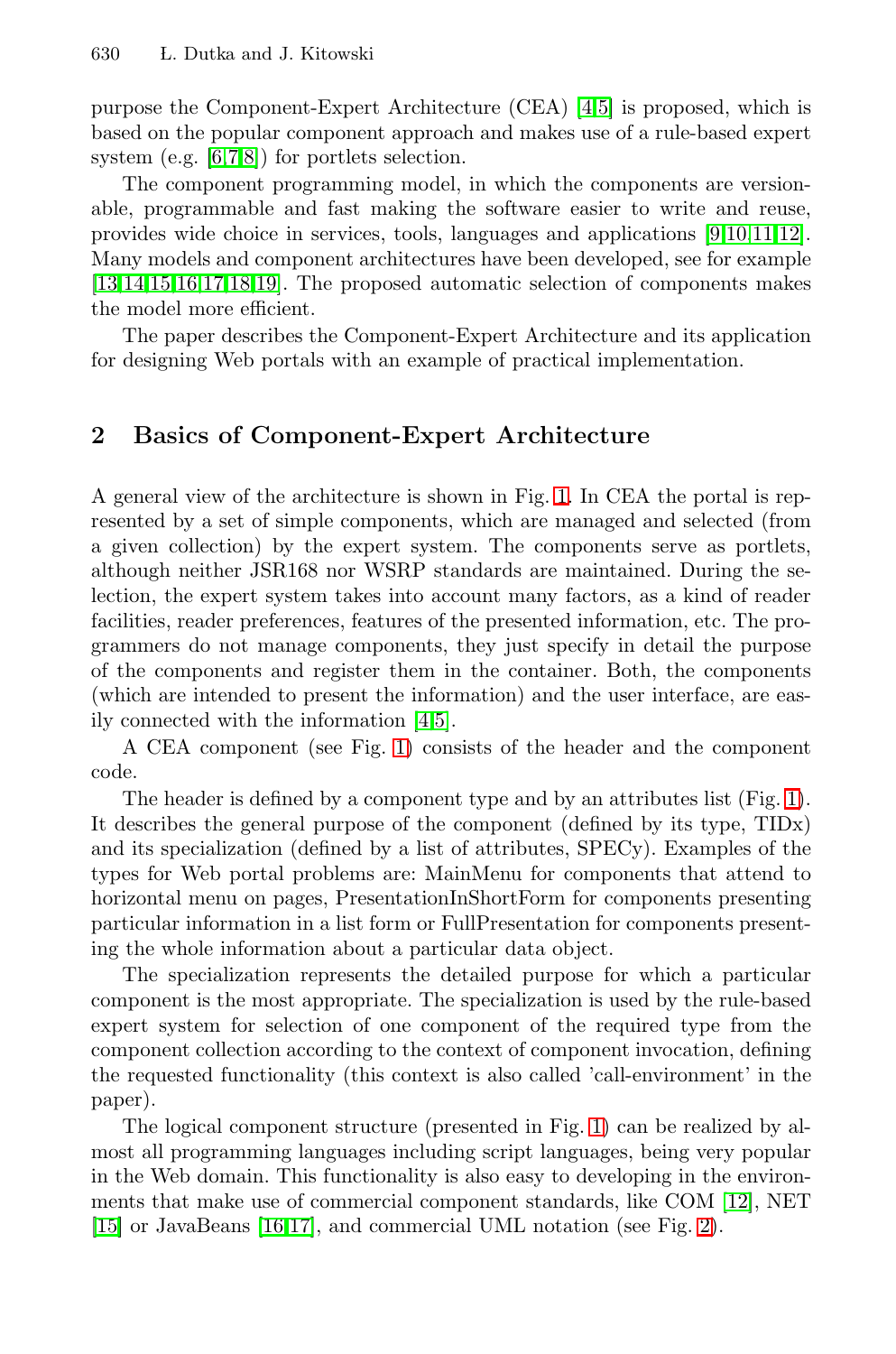<span id="page-2-0"></span>

**Fig. 1.** Logical scheme of CEA

The functionality of the header can be realized by introducing a dedicated interface – ISpecification, which returns the type of the component and its specialization in a form of the list of attributes and their values.



**Fig. 2.** UML Model of component for CEA

The component input stream supplies control parameters for controlling the component.The output parameters stream fetches low-volume results of the execution and can be used by other components.Both are defined as operations of IControlParameters interface.The data stream is intended to pass large amount of data – usually HTML/XML or a binary stream, using IDataStream interface.IOtherComponentDepending interface depends on the component type.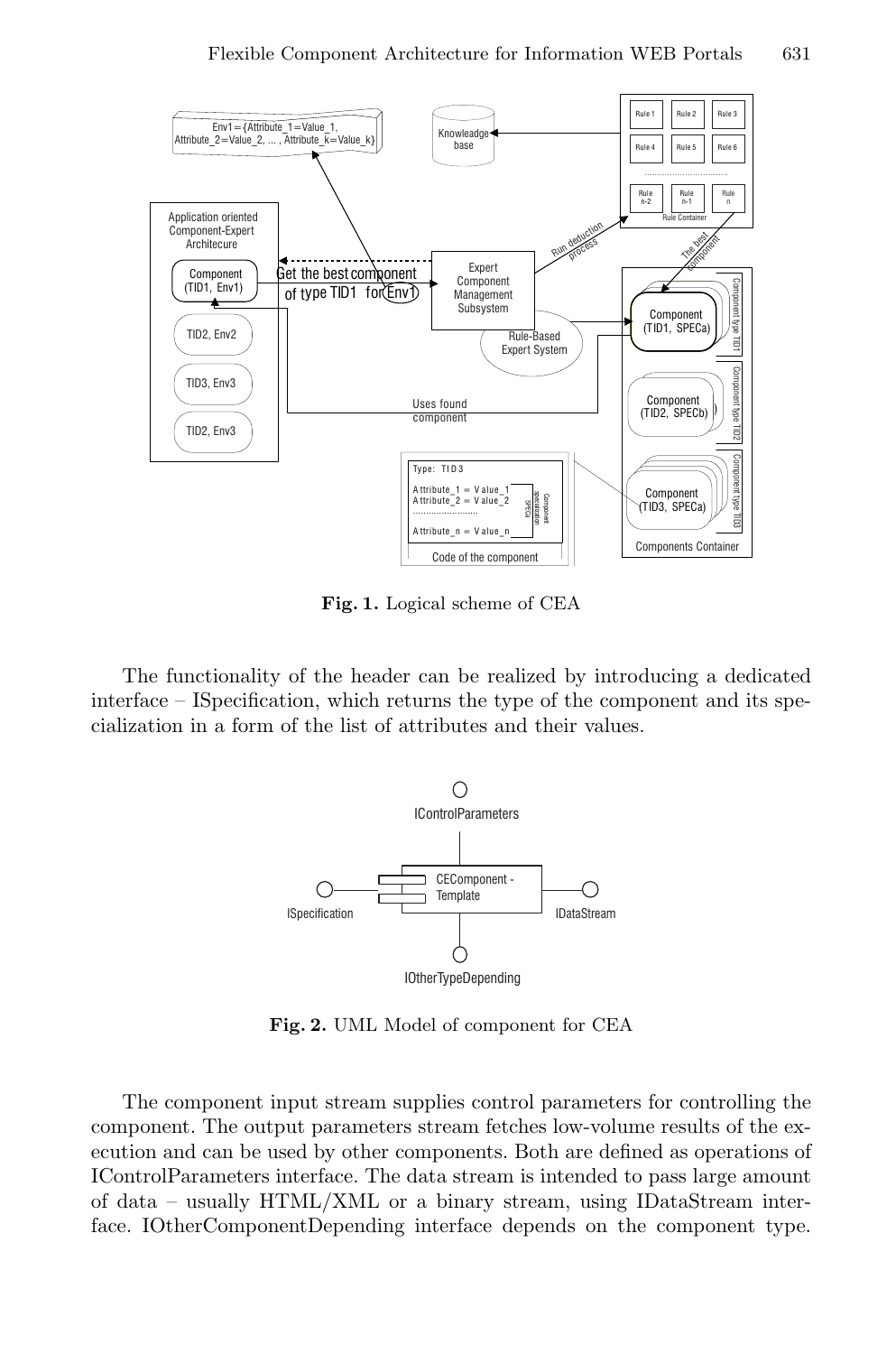The code is the central part of the component for data processing and generates the output stream.The functionality of the streams can be obtained by introducing other interfaces.Due to generality of CEA description, just the logical component model is used.

Taking MainMenu component as a further example, there can be a bunch of components of this particular type, which are suited for different client browsers (e.g., one for HTML 4.0 client, another for the old version of Netscape Navigator, etc.), for different portal sections (e.g., for homepage, for sport or news sections) or for different languages. Each particular component performs a similar task, but for a different context.There can be universal components, which can work for almost every context or very specialized components for particular applications, e.g., a component specialized just for one section of a portal, one particular browser and one language of the interface.

The components are selected by the expert system based on the context of component invocation, i.e., call-environment, ENVx. The call-environment is composed of a list of attributes and their values (see Fig.[1\)](#page-2-0).It defines requirements or requests, which should be fulfilled by a selected component. Such a message composed of the component type and the requirements is passed to the Expert Component Management Subsystem, which prepares the call to the expert system (see Fig. [1\)](#page-2-0).

The expert system obtains a pair: the type of the searched component and the call-environment.Its goal is to find (for the given type) a component with such specialization, that is most suitable for the call-environment. In the proposed model, the specialization and call-environment are the lists of attributes with values.The specialization defines the scope of use of each component, while the call-environment describes requirements requested for the selected component.

The rules of the expert system are used in typical form, i.e., if  $\langle \log-\exp \rangle$ then  $\lambda$  action  $\lambda$  else  $\lambda$  action  $\lambda$ . They are constructed by the programmer during the development stage of the system.The external Knowledge Base (cf. Fig.[1\)](#page-2-0) represents the source of information presented in portal pages.Its supplementary task is to support the system with the additional knowledge useful for making the system decisions more accurate and the whole solution more flexible.For example, it could be information on preferences of a user (like browsers capabilities or the language).

The rules have to be prepared in a way that selection of the best component for a given context is made unambiguously.If not fulfilled, a general purpose component is taken arbitrary and further optimization is needed by rules refinement.Components should rather be constructed as independent parts of the portal; if necessary they could interact.

The operation of the CEA system is summarized as follows (see Fig.[1\)](#page-2-0):

- 1.The program requires service the TIDx type component for the ENVy callenvironment.It requests from the Expert Component Management Subsystem a handle to the particular component, most suitable for ENVy.
- 2.The Expert Component Management Subsystem parses obtained information and using the Expert System it searches the best component for ENVy.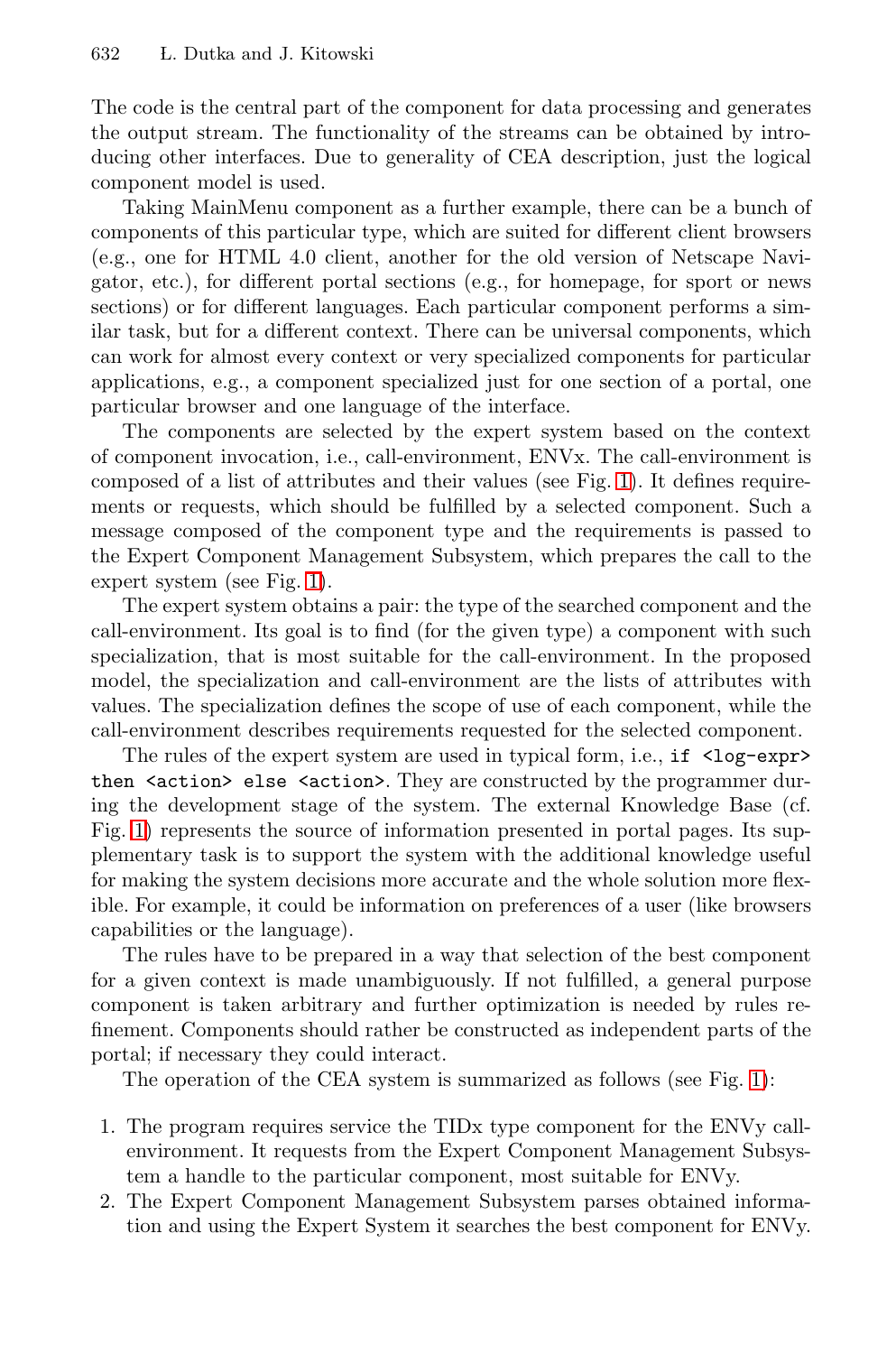- 3.The Expert System gets information about all TIDx type components from the Components Container.
- 4.Based on the rule-based knowledge of the expert system and on the external Knowledge Base, as well as on the specialization of components of the required type, the Expert System takes a decision, which component is most suitable for ENVy.
- 5.If the Expert System finds the appropriate component then the Expert Component Management Subsystem returns a handle to the component, otherwise an error message is returned.
- 6.The program exploits the component referencing the handle.

By analysing log files the system is able to keep the track of deduction.

# **3 Application of Component-Expert Architecture for Information Web Portals**

The CEA can be directly implemented for the Web portals.The Web services are provided by the WWW servers, which assume that the services are divided into pages. Each page is identified by URL, e.g., http://www.domainname.com/ pagename?attr1=val1&attr2=val2.The HTTP page name could be considered as a type of component; the list of parameters could be identified with the call-environment.The HTTP pages return the HTML stream, which is the data stream for the component model.The URL can include also control parameters, which are not taken into account during the component selection process, but are passed to the selected component directly using the input parameter stream.In the presented implementation, these attributes are distinguished using some special prefix, i.e., @ in our case.The call of http://domainname/page?attr1=val1& attr2=val2&@attr3=val3 defines a request for the best page type component for the call-environment determined by attr1=val1 and attr2=val2.This call-environment can be expanded by parameters passed in the HTTP request but not mentioned in the URL notation (e.g., type of browser, operating system, screen size, etc). Additionally, the call-environment can further be extended by information stored in cookies or in sessions identified by cookies.In practice, all methods of call-environment expansion are used.

Because during the run time the components may call other components, it is easy to divide a complicated portal structure into a set of small independent components, which are invoked hierarchically using CEA technique.

An important issue connected with the information portals should be a selection of components depending on information, which they are presenting. Assuming that the portal consists of several panels (realized by components) and taking, say, 'LeftPanel' as further example, the detailed kind of information which will be presented using this panel is only hardly known during development stage.It may be for example, a list of news, a weather forecast or a kind of marketing information. Different client environments could be used (e.g., PDA,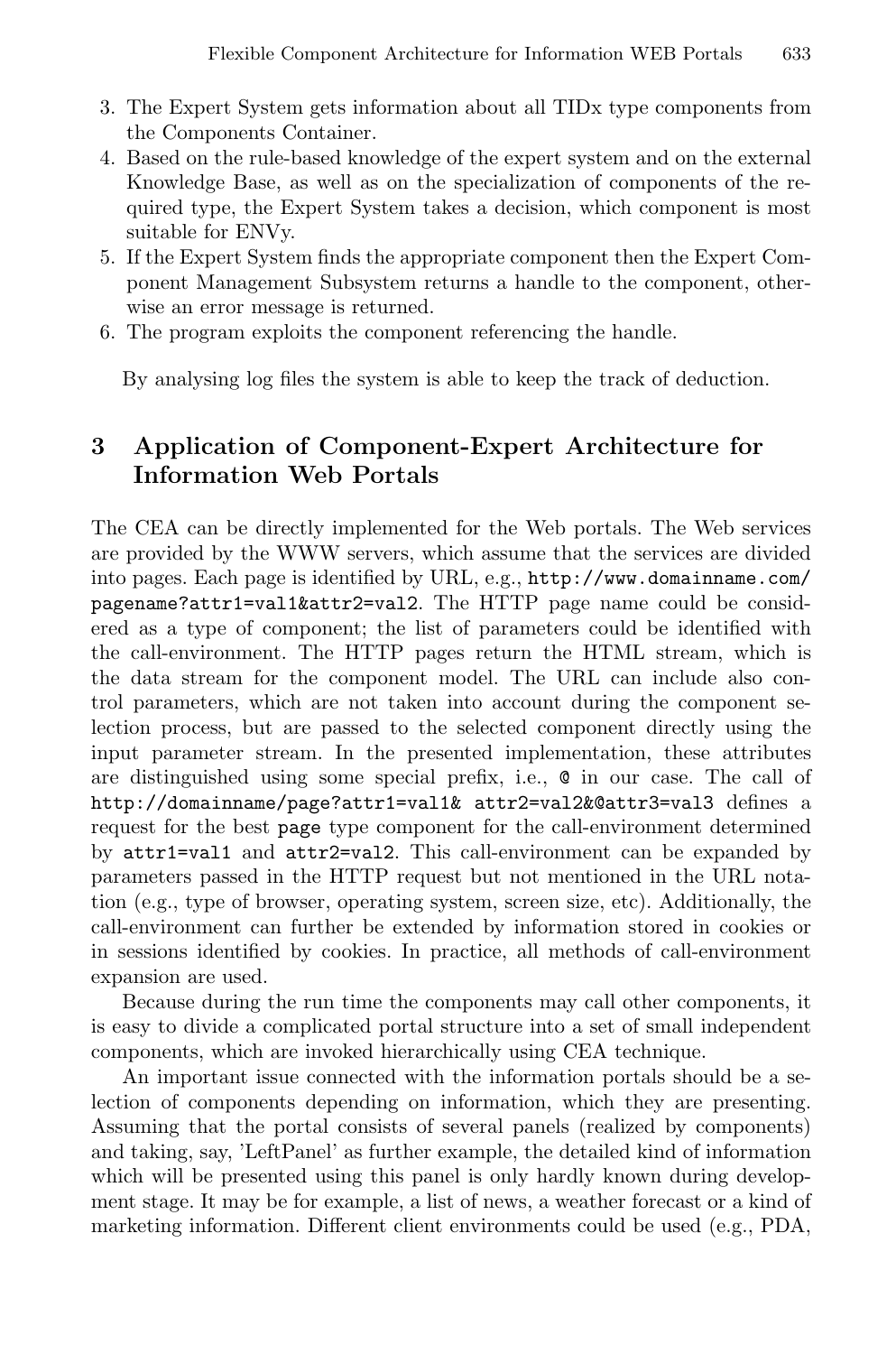<span id="page-5-0"></span>PC or cellular phones) and different information repositories (e.g., RDBMS, OODBS, LDAP, ISAM, XML databases) implemented.The selection of the way of information presentation is the problem for which CEA comes into operation.



**Fig. 3.** UML Model of data

**Fig. 4.** Sample set of components

In Fig.3 a simplified information structure for the portals is presented [\[8\]](#page-9-0). Each data item has a globally unique identifier – DataID and is derived from a data class.The data class describes the internal structure of each derived data item, which fields are included in the data item.Each data class may have one super-class and many sub-classes.The super-class concept is intended to group data classes in a hierarchical tree, which allow to organize information in a structural form.Each data item based on the data class consists of the fields, which contain appropriate values.

The languages describing the call-environment and component specialization can be defined in different ways, but the list of attributes is sufficient in most cases.In the presented study, the following attributes have been adopted (cf. Fig.  $4$ :

- **–** ServiceSection describes the part of the portal,
- **–** Language the language preferred by the reader,
- **–** DataID identifier of the particular data object,
- **–** DataClass describes a class of data objects (e.g. news, news/business or weather forecast),
- **–** SessionID identifier of the user session,
- **–** ReaderID identifier of the user,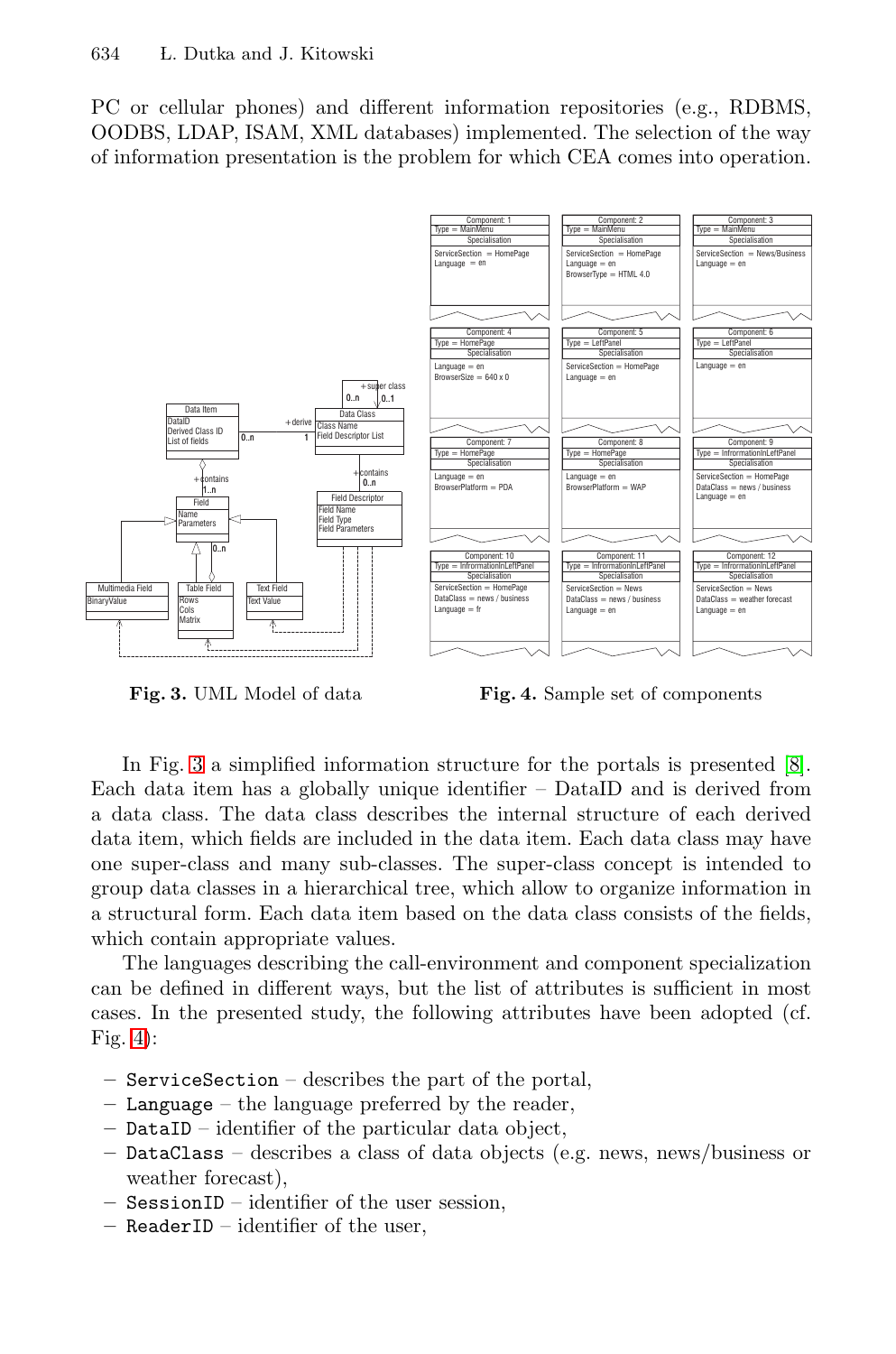- **–** BrowserVendor vendor of the browser (e.g. IE or Netscape),
- **–** BrowserModel particular browser model and/or browser category,
- **–** BrowserPlatform kind of the platform (e.g. PDA, PC or WAP),
- **–** BrowserSize resolution of a user screen.

ReaderID can be implemented for defining user preferences, making use of BrowserVendor, BrowserModel, BrowserPlatform, BrowserSize, Language and external Knowledge Base.

Assume, that for the sample set of components in Fig.[4](#page-5-0) and for the TID = HomePage, application requires the best component for the call-environment Env = ServiceSection = Homepage; ReaderID = 546AF; BrowserVendor = IE; BrowserModel = IE 5.01.1734; BrowserPlatform = PC; BrowserSize = 900 x 600. In such a case the deduction process is the following:

- 1.Expert Component Management Subsystem searches for components with type TID = HomePage included in Components Container, i.e., components 4, 7 and 8 are considered.
- 2.Since components 7 and 8 are specialized for other BrowserPlatform, they are neglected.
- 3.Component 4 is rather a general one, however it requires 640 pixel size (horizontally) of BrowserSize (with any vertical resolution). In the current context this requirements is fulfilled because the user's browser is size 900 pixels.

Component 4 is intended for the English language (Language  $=$  en), thus to decide if this component is a proper one, the expert system has to obtain the current user preferences from external Knowledge Base.If the user preferred language is en then component 4 fits the user requirements and should be selected as the best one. Otherwise, component 4 is not quite proper, but no other choice exists.The rules have to decide whether the Language is the critical requirement.In most cases using the component in another language is a better solution than returning the error, but it strongly depends on the case.

### **4 Current Experience and Implementation**

The practical MS Windows implementation of CEA is presented in Fig.[5,](#page-7-0) with HTTP Microsoft IIS and the ASP technology exploited.About 50 rules were implemented.MS SQL Server was used for the component container.It kept the source of scripts, which was compiled into JScript language. The components were written using a special preprocessing language, allowing to specify types of components and their specializations.However, the main semantics came from JScript. The preprocessor of this language parsed the code and converted it into pure JScript.After conversion the code was put into the database, called the Components Container in Fig. [5,](#page-7-0) in which the Expert Subsystem was integrated.The language offered other features, like multilingual support and special constructions allowing to include large blocks of HTML code easily.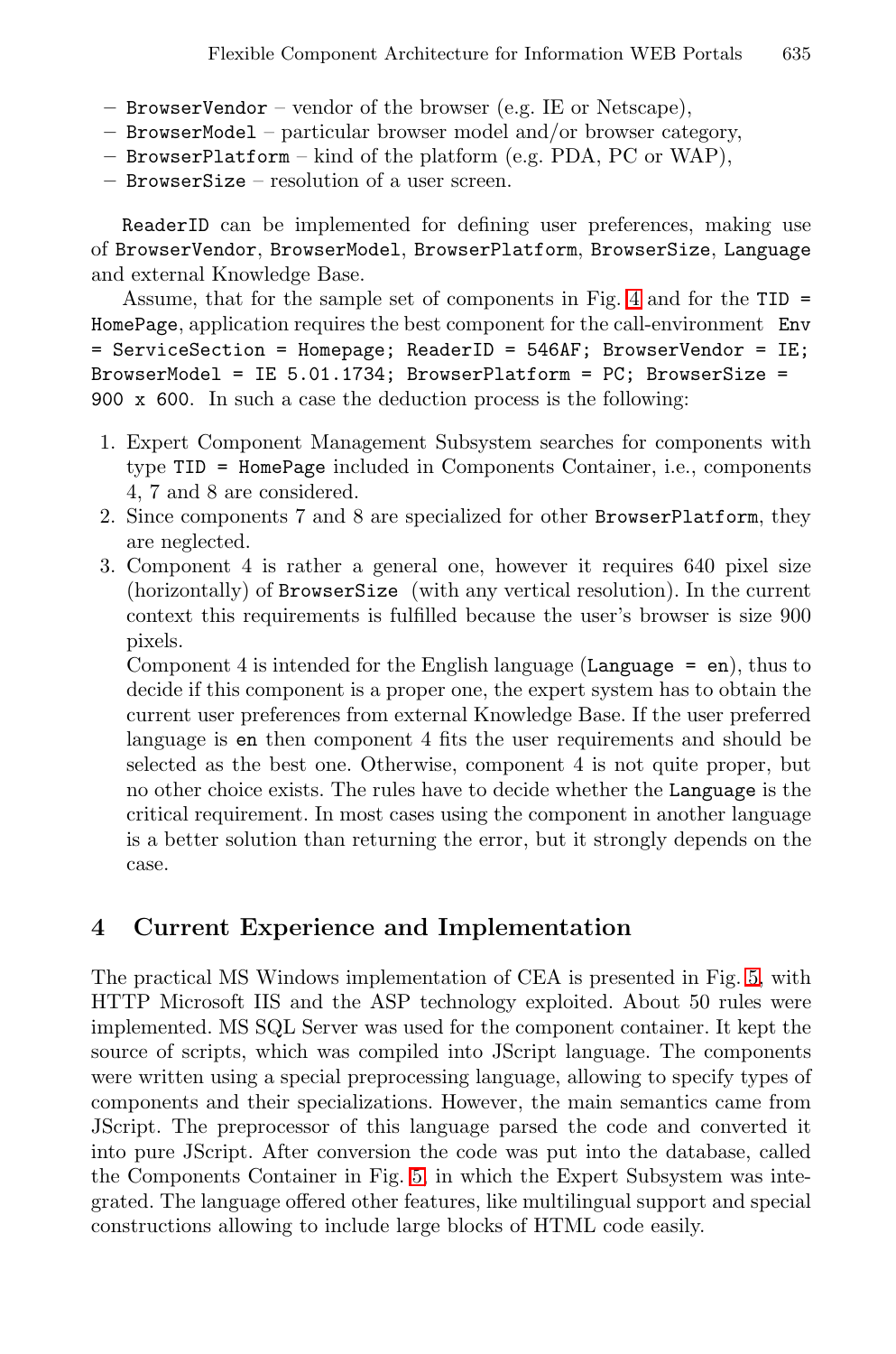<span id="page-7-0"></span>

**Fig. 5.** Structure of the implemented system

Additionally, there was quite a large library of convenient functions for data accessing, and for manipulation of the call-environment and the parameter streams.This library offered a useful function to generate URL for pointing other components with the call-environment.

The discussed solution was built as a general tool for portal and e-shop development.In practice, it operated a hundred implementations of e-shops,  $e$ -catalogues and portals. The largest implementation – the portal – has been receiving a million hits per day.The component-expert architecture allowed a few programmers to develop the large solution in a short period of time. Modifications or extensions of the working solution were easy and cost-effective.

#### **5Conclusions and Future Work**

Most important profits from the Component-Expert technology used for information Web portals are similar to those coming from portlets implementation, like expanding system properties, ease of programming in heterogeneous environment and internal simplicity of the components code. Some additional features are of interest:

- **–** Minimizing programmer responsibility for component choice. In large-scale systems the programmers are not able to have the complete knowledge of the elements of the whole system.The programmer selects only a component type and creates a call-environment, while the component selection is done automatically.Many choices, which in traditional systems must be written in the code of components are omitted.They are written only once in the Expert System by the expert not by the component programmer.
- **–** Increase efficiency of programming process and releasing the first working system version. In this architecture the components are internally simple, the programmers are independent, the system can start up based on a simple set of universal components.This implies that the programming process will be shorter and start up of system will be extremely quick in comparison with the classical approach.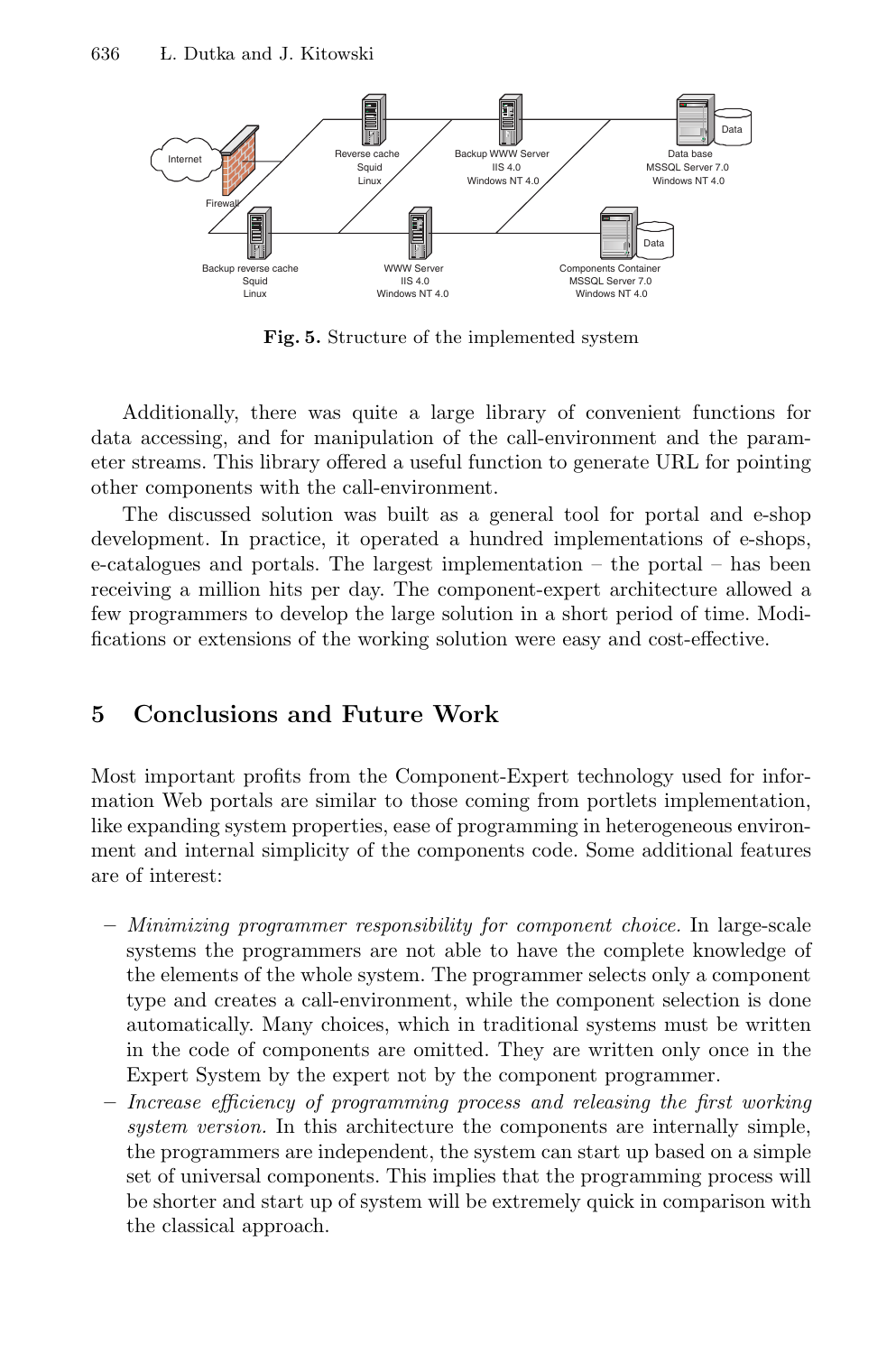<span id="page-8-0"></span>**–** Ease of solving new problems. Extension of attributes and rules sets in the Expert System enables one to solve new kinds of problems, while previous applications will still be operational.

Similar to the traditional component technology, in the component-expert concept the application is divided into independent components.However, introduction of the components types, their specializations and managing them by the expert system makes the programmers more independent and constitutes a new paradigm in program creation and development.Most of the large-scale systems are characterized by gradual complication and continuous evolution. Intelligent management of components makes them more reusable.

At present, reusing portal by the same user needs repeated deduction.Although in most cases data caching results in improvement of the system performance, in the future learning procedure will be implemented to further system optimization.Next development will be concentrated also on implementation of semantic Web languages, like RDF, for both information content and component description.

The concept of the component-expert architecture seems to be useful for those large applications, which can be split into independent parts – just components.Examples of such applications are: grid projects (e.g.[4]), contemporary application interfaces with environment personalization, management applications, platforms for organisationally mobile employees, etc.This technology can be used also for applications, that use script languages as well as for applications written in compiled languages.

**Acknowledgements.** The work described in this paper was supported in part by the European Union through the IST-2001-32243 project "CrossGrid".AGH grant is also acknowledged.

### **References**

- 1. Margulius, D.L.: Plug and Play Portlets, www.infoworld.com/articles/fe/xml/02/04/29/020429feportaltci.xml
- 2. —, WebSphere Portal for Multiplatforms, www-3.ibm.com/software/webservers/portal/portlet.html
- 3. —, Top Tech Trends -June 2002 ALA ANNUAL, American Library Association http://www.lita.org/committe/toptech/annual02.htm
- 4. Dutka, L., and Kitowski, J.: Application of Component-Expert Technology for Selection of Data-Handlers in CrossGrid, in: D. Kranzlmüller, P. Kacsuk, J. Dongarra, J. Volkert (Eds.), Proc. 9th European PVM/MPI Users' Group Meeting, Sept.29-Oct.2, 2002, Linz, Austria, Lect.Notes on Comput.Sci., vol.2474, pp. 25– 32, Springer (2002).
- 5. Dutka, L., and Kitowski, J.: Expert technology in information systems development using component methodology, in: Proc. of Methods and Computer Systems in Science and Engng. Conf. Cracow, Nov.19-21, 2001, pp. 199–204, ONT, Cracow (2001) (in Polish).